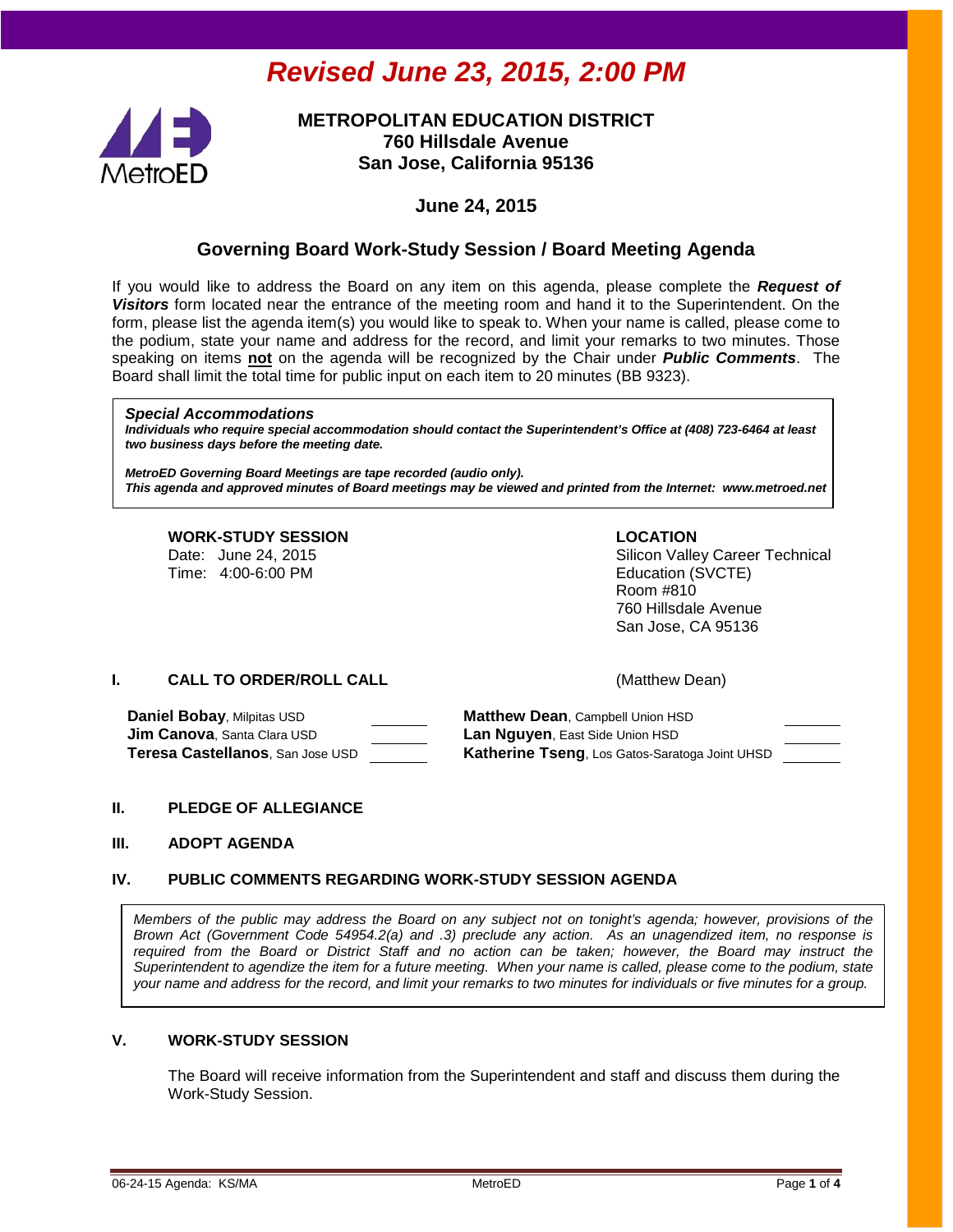- A. Organizational Information
	- MetroED Credential Program (Anne Welsh-Treglia)
	- Charter School Information / JPA Agreement (Marie dela Cruz)
	- SVCTE Course Criteria for Adding and Closing Programs (Alyssa Lynch)
	- Bell Schedules, Barriers, and New Ideas (Alyssa Lynch)
	- District Staffing Review (Alyssa Lynch)

# **Governing Board Meeting Agenda**

# **REGULAR MEETING LOCATION**

Date: June 24, 2015 <br>
Time: 6:00 PM<br>
Silicon Valley Career Technical<br>
Education (SVCTE) Auditorium Education (SVCTE) Auditorium Room #201 760 Hillsdale Avenue San Jose, CA 95136

### **VI. CALL TO ORDER/ROLL CALL** (Matthew Dean)

| Daniel Bobay, Milpitas USD               | <b>Matthew Dean, Campbell Union HSD</b>               |  |
|------------------------------------------|-------------------------------------------------------|--|
| <b>Jim Canova</b> , Santa Clara USD      | <b>Lan Nguyen, East Side Union HSD</b>                |  |
| <b>Teresa Castellanos</b> . San Jose USD | <b>Katherine Tseng, Los Gatos-Saratoga Joint UHSD</b> |  |

### **VII. DISCLOSURE OF "CLOSED SESSION" DISCUSSION ITEMS**

All meetings of the Governing Board are open to the general public, with the exception of those items which are specifically exempt under the Ralph M. Brown Act.

- A. Conference with Labor Negotiator Pursuant to Government Code: 54957.6(f)
	- District Negotiator
		- Anne Welsh-Treglia
	- Employee Organizations
		- AFT, CSEA, CTA, and Unrepresented Employees
- B. Personnel Matters Pursuant to Government Code 54957
	- Public Employee Discipline/Dismissal/Release/Reassignment
	- Layoffs/Leaves of Absence/Resignation
	- Personnel Assignment Orders
- C. Superintendent's Evaluation: Pursuant Government Code: 54957

# **VIII. PUBLIC COMMENTS REGARDING CLOSED SESSION ITEMS**

*Members of the public may address the Board on any subject not on tonight's agenda; however, provisions of the Brown Act (Government Code 54954.2(a) and .3) preclude any action. As an unagendized item, no response is required from the Board or District Staff and no action can be taken; however, the Board may instruct the Superintendent to agendize the item for a future meeting. When your name is called, please come to the podium, state your name and address for the record, and limit your remarks to two minutes for individuals or five minutes for a group.*

## **IX.** ADJOURN TO CLOSED SESSION **TIME: 6:02 PM**

**X. REGULAR MEETING Time: 7:00 PM Reconvene from Closed Session** 

**Location: SVCTE, Room #810**

 **Room #201**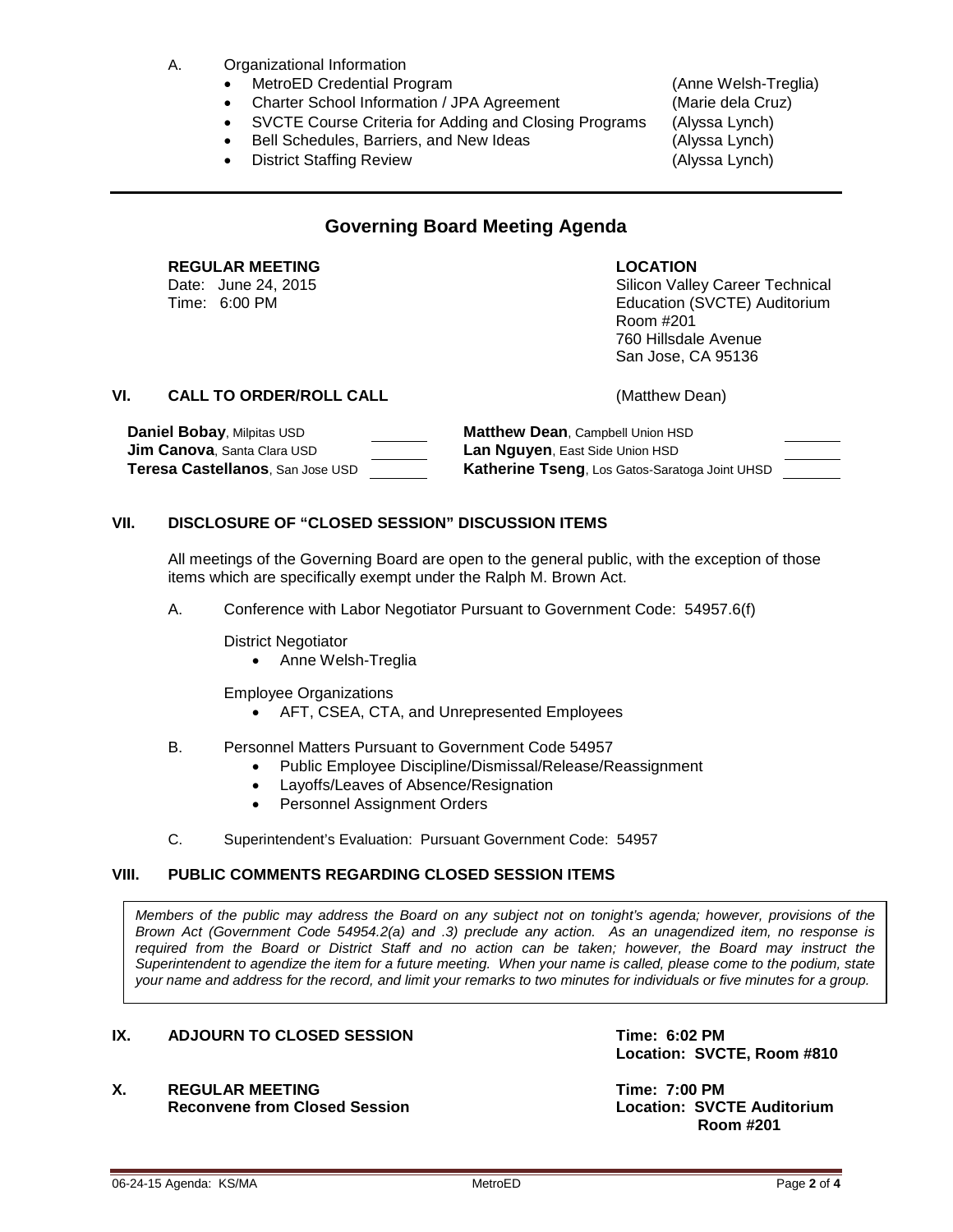#### **XI. REPORT OF CLOSED SESSION ACTIONS** (Matthew Dean)

#### **XII. PLEDGE OF ALLEGIANCE** (Matthew Dean)

#### **XIII. ADOPT AGENDA** (Matthew Dean)

#### **XIV. PUBLIC COMMENTS**

*Members of the public may address the Board on any subject not on tonight's agenda; however, provisions of the Brown Act (Government Code 54954.2(a) and .3) preclude any action. As an unagendized item, no response is required from the Board or District Staff and no action can be taken; however, the Board may instruct the Superintendent to agendize the item for a future meeting. When your name is called, please come to the podium, state your name and address for the record, and limit your remarks to two minutes for individuals or five minutes for a group.*

#### **XV. SPECIAL ORDER OF BUSINESS** (Alyssa Lynch)

The Superintendent will update the Board on special projects or may request that individuals be allowed to present an item out of order on the agenda to accommodate their schedules.

#### **XVI. CONSENT/ACTION CALENDAR (ACTION)**

**All matters listed under the Consent/Action Calendar and marked with an \*asterisk are considered by the Governing Board to be routine and will be enacted in one motion.** There will be no discussion of these items prior to the time the Board considers the motion, unless members of the Board or the Superintendent request specific items to be discussed and/or removed from the Consent Calendar.

#### **BUSINESS AND FINANCIAL FUNCTIONS**

\*1. [Approve](http://fbsd.metroed.net/ksmith/Board_Agenda/06-24-15BoardAgenda/Item1.pdf) Donations Offered to District (Marie dela Cruz)

#### **PERSONNEL FUNCTIONS**

- \*2 [Approve](http://fbsd.metroed.net/ksmith/Board_Agenda/06-24-15BoardAgenda/Item2.pdf) Personnel Assignment Orders #2015-14 (Anne Welsh-Treglia)
- \*3. [Approve](http://fbsd.metroed.net/malaimo/Board_Agenda/06-24-15BoardAgenda/Item3.pdf) New and Revised Job Descriptions: Mobile Applications Design and Computer Coding Teacher (New), Pharmacy Technology Teacher (New), First Aid and CPR Teacher (New), Sports Medicine and Kinesiology Teacher (New), SVAE Principal (Revised), and SVCTE Principal (Revised) (Anne Welsh-Treglia)

#### **INSTRUCTIONAL AND STUDENT FUNCTIONS**

- \*4. [Approve](http://fbsd.metroed.net/ksmith/Board_Agenda/06-24-15BoardAgenda/Item4.pdf) SVAE Course Titles for 2015-2016 (Gloria Curd)
- \*5. [Approval](http://fbsd.metroed.net/ksmith/Board_Agenda/06-24-15BoardAgenda/Item5.pdf) for Out-of-State Travel (Marianne Cartan)

**Recommendation: It is recommended the Governing Board approve Consent Calendar items \*1 through \*5.**

**MOTION: \_\_\_\_\_\_ SECONDED: \_\_\_\_\_\_ DISCUSSION: \_\_\_\_\_\_\_\_\_\_\_\_\_\_ VOTE: \_\_\_\_\_\_\_\_\_\_\_\_**

#### **XVII. INFORMATION ITEMS/DISCUSSION ITEMS**

- 6. [Legislative Update](http://fbsd.metroed.net/malaimo/Board_Agenda/06-24-15BoardAgenda/Item6.pdf) (Alyssa Lynch)
- 7. [Climate Survey](http://fbsd.metroed.net/malaimo/Board_Agenda/06-24-15BoardAgenda/Item7.pdf) (Jodi Edwards-Wright)